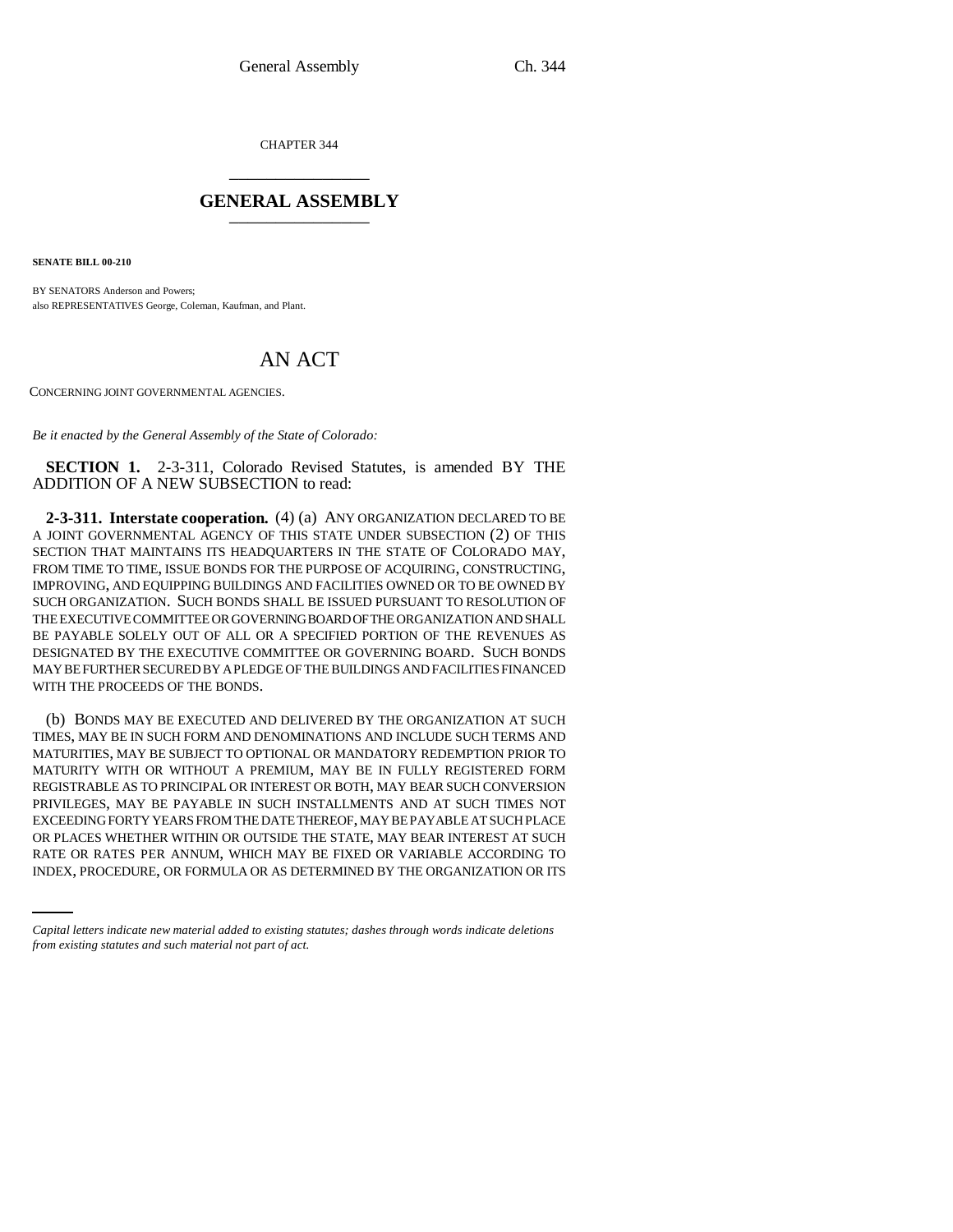## Ch. 344 General Assembly

AGENTS, WITHOUT REGARD TO ANY INTEREST RATE LIMITATION APPEARING IN ANY OTHER LAW OF THIS STATE, MAY BE SUBJECT TO PURCHASE AT THE OPTION OF THE HOLDER OR THE ORGANIZATION, MAY BE EVIDENCED IN SUCH MANNER, MAY BE EXECUTED BY SUCH OFFICERS OF THE ORGANIZATION, INCLUDING THE USE OF ONE OR MORE FACSIMILE SIGNATURES SO LONG AS AT LEAST ONE MANUAL SIGNATURE APPEARS ON THE BONDS, WHICH MAY BE EITHER OF AN OFFICER OF THE ORGANIZATION OR OF AN AGENT AUTHENTICATING THE SAME, MAY BE IN THE FORM OF COUPON BONDS THAT HAVE ATTACHED INTEREST COUPONS BEARING A MANUAL OR FACSIMILE SIGNATURE OF AN OFFICER OF THE ORGANIZATION, AND MAY CONTAIN SUCH PROVISIONS NOT INCONSISTENT WITH THE FOREGOING, ALL AS PROVIDED IN THE RESOLUTION OF THE ORGANIZATION UNDER WHICH THE BONDS ARE AUTHORIZED TO BE ISSUED OR AS PROVIDED IN A TRUST INDENTURE BETWEEN THE ORGANIZATION AND ANY COMMERCIAL BANK OR TRUST COMPANY HAVING FULL TRUST POWERS.

(c) THE BONDS MAY BE SOLD AT PUBLIC OR PRIVATE SALE AT SUCH PRICE OR PRICES, IN SUCH MANNER, AND AT SUCH TIMES AS DETERMINED BY THE EXECUTIVE COMMITTEE OR GOVERNING BOARD OF THE ORGANIZATION, AND SUCH EXECUTIVE COMMITTEE OR GOVERNING BOARD MAY PAY ALL FEES, EXPENSES, AND COMMISSIONS THAT IT DEEMS NECESSARY OR ADVANTAGEOUS IN CONNECTION WITH THE SALE OF THE BONDS. THE POWER TO FIX THE DATE OF THE SALE OF THE BONDS, TO RECEIVE BIDS OR PROPOSALS, TO AWARD AND SELL BONDS TO FIX INTEREST RATES, AND TO TAKE ALL OTHER ACTION NECESSARY TO SELL AND DELIVER THE BONDS MAY BE DELEGATED TO AN OFFICER OR AGENT OF THE ORGANIZATION. ANY OUTSTANDING BONDS MAY BE REFUNDED BY THE ORGANIZATION PURSUANT TO RESOLUTION OF THE EXECUTIVE COMMITTEE OR GOVERNING BOARD OF THE ORGANIZATION. ALL BONDS AND ANY INTEREST COUPONS APPLICABLE THERETO ARE DECLARED TO BE NEGOTIABLE INSTRUMENTS.

(d) THE RESOLUTION OR TRUST INDENTURE AUTHORIZING THE ISSUANCE OF BONDS MAY PLEDGE ALL OR A PORTION OF THE REVENUES OF THE ORGANIZATION, MAY CONTAIN SUCH PROVISIONS FOR PROTECTING AND ENFORCING THE RIGHTS AND REMEDIES OF HOLDERS OF ANY OF THE BONDS AS THE ORGANIZATION DEEMS APPROPRIATE, MAY SET FORTH THE RIGHTS AND REMEDIES OF THE HOLDERS OF ANY OF THE BONDS, AND MAY CONTAIN PROVISIONS THAT THE ORGANIZATION DEEMS APPROPRIATE FOR THE SECURITY OF THE HOLDERS OF THE BONDS, INCLUDING, BUT NOT LIMITED TO, PROVISIONS FOR LETTERS OF CREDIT, INSURANCE, STANDBY CREDIT AGREEMENTS, OR OTHER FORMS OF CREDIT INSURING TIMELY PAYMENT OF THE BONDS, INCLUDING THE REDEMPTION PRICE OR THE PURCHASE PRICE.

(e) ANY PLEDGE OF REVENUES OR PROPERTY MADE BY THE ORGANIZATION OR BY ANY PERSON OR GOVERNMENTAL UNIT WITH WHICH THE ORGANIZATION CONTRACTS SHALL BE VALID AND BINDING FROM THE TIME THE PLEDGE IS MADE. THE REVENUES OR PROPERTY SO PLEDGED SHALL IMMEDIATELY BE SUBJECT TO THE LIEN OF SUCH PLEDGE WITHOUT ANY PHYSICAL DELIVERY OR FURTHER ACT AND THE LIEN OF SUCH PLEDGE SHALL BE VALID AND BINDING AGAINST ALL PARTIES HAVING CLAIMS OF ANY KIND IN TORT, CONTRACT, OR OTHERWISE AGAINST THE PLEDGING PARTY, IRRESPECTIVE OF WHETHER SUCH CLAIMING PARTY HAS NOTICE OF SUCH LIEN. THE INSTRUMENT BY WHICH THE PLEDGE IS CREATED NEED NOT BE RECORDED OR FILED.

(f) NEITHER THE MEMBERS OF THE EXECUTIVE COMMITTEE OR GOVERNING BOARD OF THE ORGANIZATION, EMPLOYEES OF THE ORGANIZATION, NOR ANY PERSON